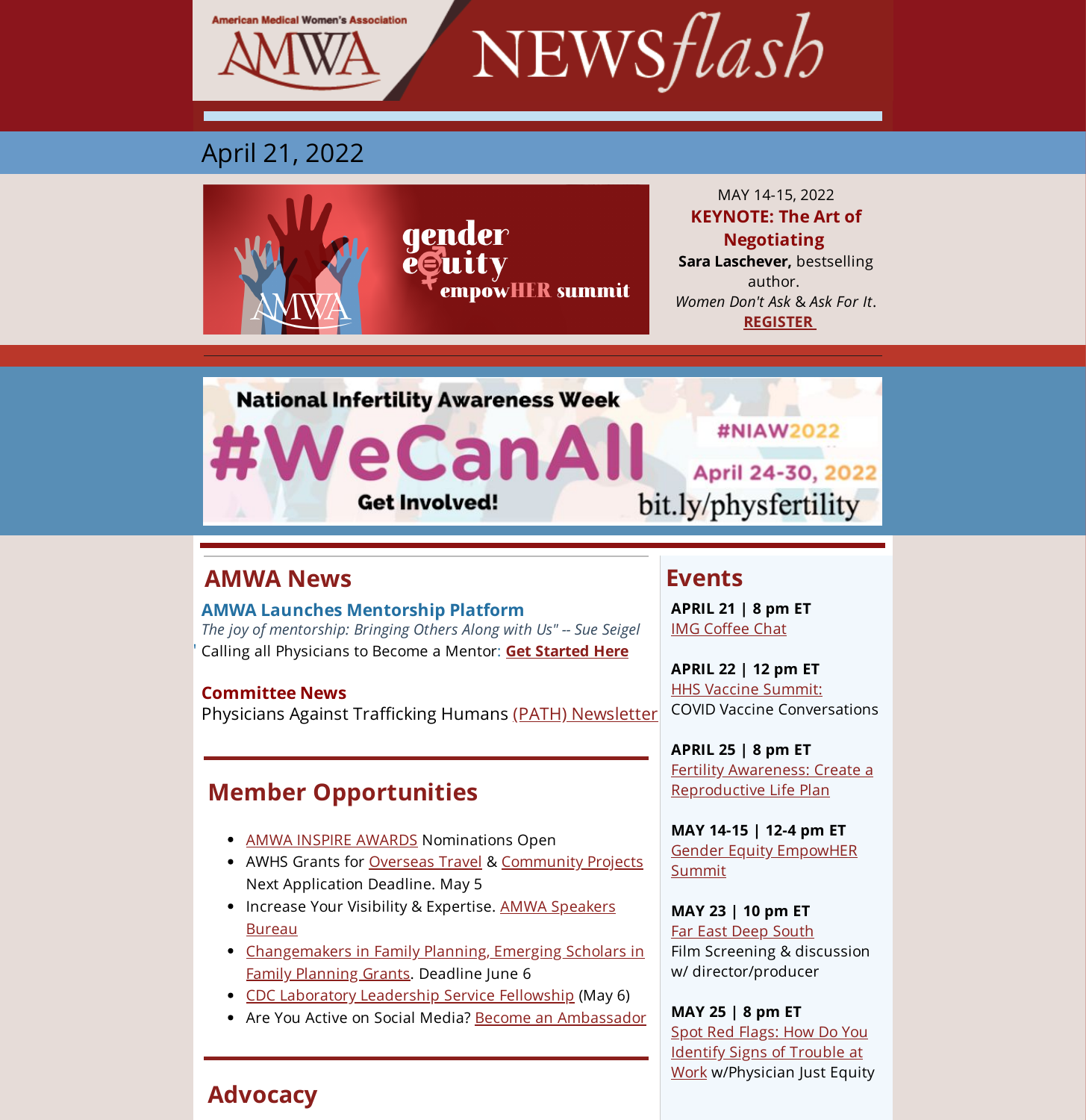AMWA Supports New Federal Gun Control Efforts April is Earth Month - Climate Solutions are Health Solutions AMWA Honors World Health Day

**NATIONAL INFERTILITY AWARENESS WEEK April 24- 30** Write an OpEd | Download Coverage at Work Advocacy Toolkit View Seminars  $1 & 2 \quad |$  Attend Seminar 3 Take/Share the Fertility & Family Building Survey

## **Member Programs**

#### **PROFESSIONAL COACHING**

1:1 Coaching to Accelerate Career Growth Group Coaching w/ CME: Infertility

#### **LEADERSHIP PROGRAMS - ENROLL NOW**

**AMWA ELEVATE Leadership Certification Program** AMWA EVOLVE for Women Trainees Korn Ferry Leadership U (Free)

## **Other News**

Perspectives on Advancing NIH Research to Improve the Health of Women: Executive Summary Compensation by Physicians Specialties. (*Beckers Hosp Rev*) Which Healthcare Workers Most Likely to Quit (*HealthcareDive*)

## **Trainee News**

#### **MATCH SPECIAL**

Med Students, Join the Residency Division at 30% off! Code: Match

## **Membership Benefits**

PHYSICIANS | RESIDENTS MEDICAL STUDENTS | PRE-MED STUDENTS

**READ THE 2021 AMWA ANNUAL REPORT**

ON DEMAND, CME & MORE Patient Journeys **Migraines** Diversity Dialogues Podcast, ELEVATE Leadership Electives

## **Other Meetings**

**APRIL 29-30** Eat Fuel Heal—Nurturing the 2nd Brain

**MAY 12 | 2 - 5 pm ET** NIH Vivian W. Pinn Symposium "The impact of the COVID-19 pandemic on the careers of women scientists."

#### **JUNE 24-26**

Medical Women's International Association Congress (Taiwan)



 $\sqrt{\phantom{a}}$  AMR awareness and perceptions  $\sqrt{\ }$  Impact on clinical decision-making



#### **Support AMWA**

**Sign up for** Amazon Smile**.** Select AMWA/Schaumburg, IL

#### AMWA's Traveling

Stethoscope Fundraiser Extended as we are 83% to goal! Donate \$15 today!

Shop the AMWA Store.

### **Become an AMWA Fellow**